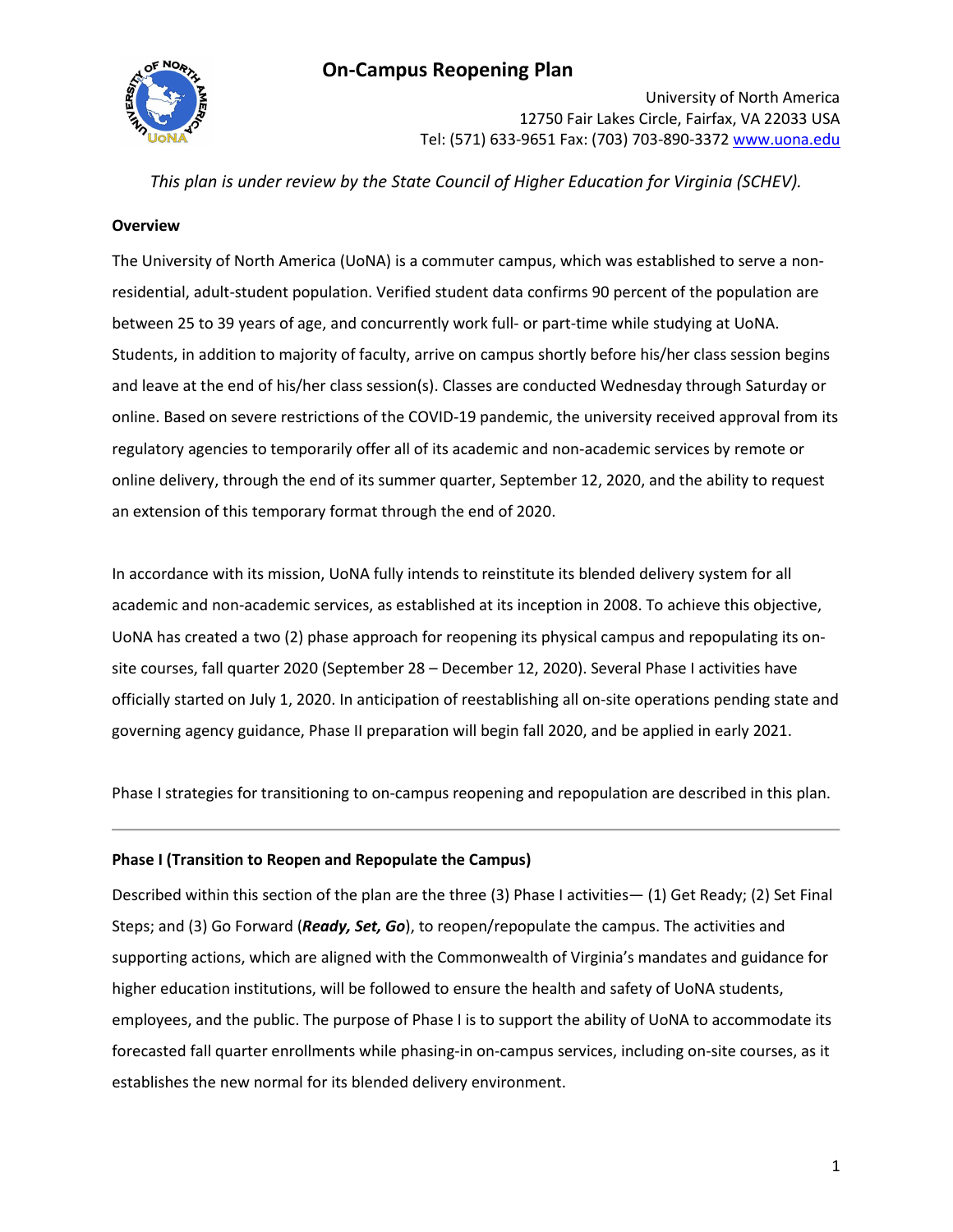

University of North America 12750 Fair Lakes Circle, Fairfax, VA 22033 USA Tel: (571) 633-9651 Fax: (703) 703-890-3372 [www.uona.edu](http://www.uona.edu/)

*This plan is under review by the State Council of Higher Education for Virginia (SCHEV).*

### **1**. *Get Ready* **to repopulate the campus** (**July 1 – September 12, 2020**)

Status of On-campus Operations on July 1:

Following the Virginia Governor's executive orders and updates since late-March 2020, UoNA continues to remain operational by offering all student academic/non-academic services remotely, including the delivery of all scheduled summer quarter 2020 courses online. To ensure students and faculty receive essential support from UoNA administrative staff throughout this time, all campus personnel have continued to work remotely with greatly reduced on-campus presence. On-site work groups are scheduled for congregates of no greater than 10 staff members, with all members given the option to work 100 percent remotely and collaborate utilizing technology.

Mr. Gary Rucker, Facilities Coordinator, has been assigned the title and responsibilities of **COVID-19 Coordinator**. His responsibilities include oversight of campus repopulation processes under the direction of Ms. Jill Martin, President. Together, Mr. Rucker and Ms. Martin, with staff support, have taken the following actions in preparation for transitioning to on-site academic and non-academic services:

- Post preopening plan narrative on the UoNA website under disclosures on July 6, 2020; submit copy to SCHEV for review and approval. Development of a web page on the UoNA site with easy to use navigation for each section of this report; to be live no later than July 27. 2020.
- Department manager assessment of (1) staff transition to on-site services, (2) staff who are willing and non-vulnerable to provide on-site services, and (3) interdepartmental collaboration to schedule on-site staff, including phasing in of on-campus courses. Managers have been directed to be accommodating without stigma or prejudice to allow staff/faculty members to have blended on-site/remote schedules or to continue working remotely, as appropriate within an environment best suited for the health and safety of UoNA students, faculty, staff, and the public. Departmental personnel schedules for fall quarter due no later than July, 27, 2020.
- Fall quarter schedule matrix developed, provided with this narrative, and posted on the website July 6, 2020. The matrix illustrates the strategy for offering 50 percent of courses with limited class size to on-site delivery. Specific fall course schedule will be posted on the plan's web page and all campus communication media no later than July 27, 2020.
- Fall quarter new student orientation agenda modified to include COVID-19 prevention guidance and university policies and restrictions for the fall term. Included in the new student orientation and continuing student registration processes, the option for any student to enroll in or continue to be enrolled in all online courses fall term will be presented. If any student elects to exercise this option, the university will accommodate this election with no stigma or prejudice, including complete confidentiality and non-disclosure of why a student has elected to take all courses online during the transition period of repopulating the campus.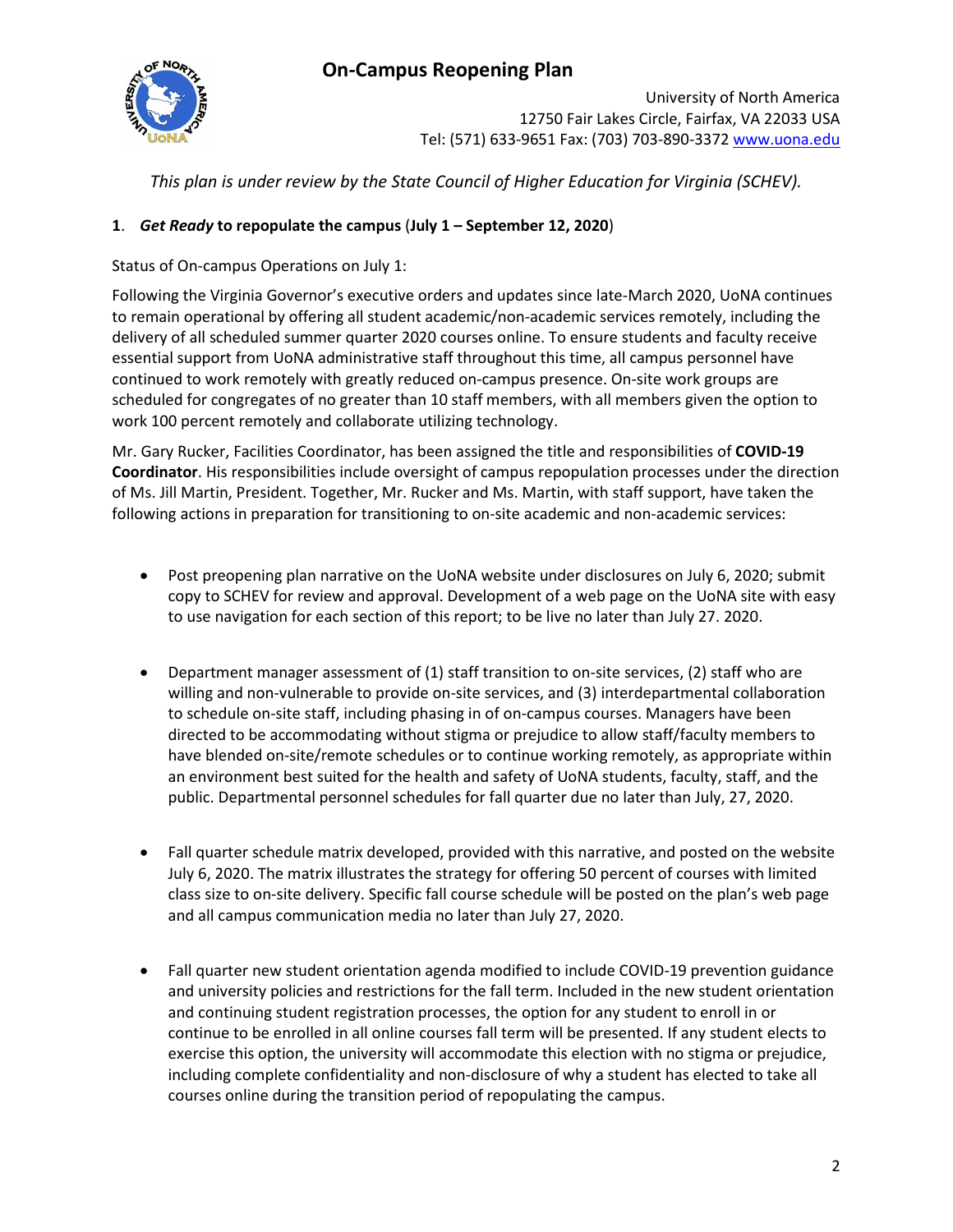

University of North America 12750 Fair Lakes Circle, Fairfax, VA 22033 USA Tel: (571) 633-9651 Fax: (703) 703-890-3372 [www.uona.edu](http://www.uona.edu/)

*This plan is under review by the State Council of Higher Education for Virginia (SCHEV).*

- International student recruiting and admissions training, which includes a review of restrictions for fall quarter students, who are eligible to receive an I-20 and entrance to the US and Fairfax, VA. The training and communications with all potential applicants, including reiteration during student orientations, are based on US ICE restrictions for F1-Visa holders during the COVID-19 pandemic, which includes the following information will be provided to all international student applicants:
	- $\circ$  Restrictions to enter the US from a range of identified countries that is not currently permissible and may not be rescinded until December 2020.
	- $\circ$  International citizens, who hold a current F1 Visa and an authorized I-20 to study in the US, and currently reside in Virginia or a nearby District of Columbia metropolitan area, or will be arriving in Virginia to study at UoNA, will be required to attest to being self-quarantined for a minimum of two weeks in the Virginia before the first day of fall quarter 2020. The notarized attestation must be on record prior to the student being allowed to take on-site courses at the university.
	- $\circ$  International citizens who are unable to meet the self-quarantine restriction, will be limited to taking online courses only for the temporary period of fall quarter 2010.
- Facilities coordinator, Mr. Rucker and facilities staff, are preparing the physical campus environment for a safe transition to on-campus delivery of services. UoNA is a commuter campus, which serves a non-residential population. Majority of students/faculty will be scheduled for a minimum of one (1) on-site course and/or a maximum of (3) on-site courses, which meet once a week, Wednesday through Saturday. Based on the commuter environment and class schedules, daily cleaning protocols will be followed at the beginning and ending of **each** school day, in between class sessions if a classroom will be utilized for more than one session within the same day, and before and after an on-site campus activity. Daily cleaning protocol includes sanitizing all equipment, furniture, and non-disposal supplies throughout the campus. To ensure the timeliness of the cleaning, limited common areas and classrooms will be confined to the  $3<sup>rd</sup>$  and  $4<sup>th</sup>$  floors of the campus facility.
- Limited on-site educational and career by invitation only events may be scheduled during fall quarter 2020. These events will be restricted to congregates of less than 50 participants who will be required to follow social distancing and preventative hygiene practices. Total number of participants include all students, faculty and staff members, and guests. The UoNA President and COVID-19 Coordinator will provide health and safety guidance to staff/faculty leaders who request conducting such events. Each leader will be required to submit a written request for approval at least two weeks before the scheduled activity, which includes a health and safety plan to be followed during the event.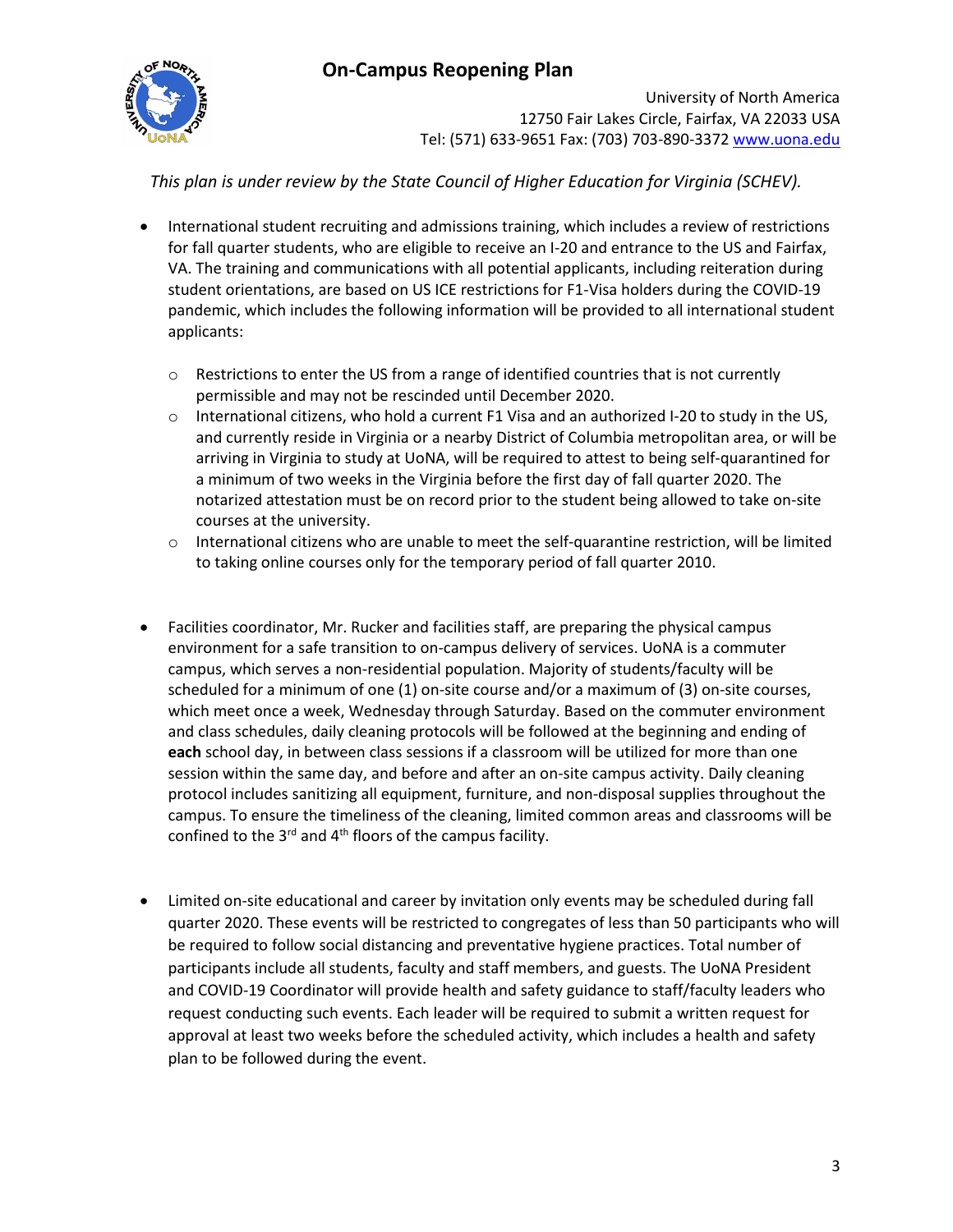

University of North America 12750 Fair Lakes Circle, Fairfax, VA 22033 USA Tel: (571) 633-9651 Fax: (703) 703-890-3372 [www.uona.edu](http://www.uona.edu/)

*This plan is under review by the State Council of Higher Education for Virginia (SCHEV).*

### **2**. *Set Final Steps* **to repopulate the campus** (**September 13 – September 27 2020**)

The following actions have been established to be taken no later than within two weeks of the start of fall quarter, to confirm readiness for reopening/repopulation:

- **Confirmation of the continued relationships with the Fairfax County Health Department and Virginia Department of Health to provide student health services and guidance on referring UoNA students to these agencies**. As previously stated, UoNA is a commuter campus with an adult-student population, who are on-site for a very limited time each week. Based on this environment the university does not have, and does not have plans to develop, the capacity or capability to offer on-site health services for its students and employees. Therefore, the university's relationship with local and state health departments is critical.
- Confirmation of Fairfax County Health Department contact information, protocols for reaching the local health department, and continued collaboration with the department for student referrals by Mr. Rucker and Mr. Culver Fortna, UoNA International Student Office Manager/DSO are scheduled. Specifically, with the following agencies and the services they provide:
	- o Fairfax County Health Department located at 10777 Main Street in Fairfax, VA. Health care administrative services and information offered at this location during regular business hours 8 a.m. to 4:30 p.m., Monday – Friday, by telephone 703-246-2411 | TTY 711, and though its website<http://www.fairfaxcounty.gov/health>
	- o Effective July 6, 2020: the Fairfax County Health Department is expanding essential services to three clinic locations. Clients in need of essential services offered by the health department can make an appointment at the [Herndon-Reston District Office,](https://www.fairfaxcounty.gov/health/clinics/herndon-reston-district-office) [Joseph Willard Health Center](https://www.fairfaxcounty.gov/health/clinics/joseph-willard-health-center) and [Mount Vernon District Office.](https://www.fairfaxcounty.gov/health/clinics/mount-vernon-district-office)
	- o The Joseph Willard Center is located the closest to UoNA; at 3750 Old Lee Highway in Fairfax, VA, [https://www.fairfaxcounty.gov/health/clinics/joseph-willard-health-center,](https://www.fairfaxcounty.gov/health/clinics/joseph-willard-health-center) [JosephWillard.Center@fairfaxcounty.gov.](mailto:JosephWillard.Center@fairfaxcounty.gov) Clinical services offered by appointment only, which must be made by telephone: 703-246-7100 | TTY Relay 711.
	- $\circ$  COVID-19 testing sites located in Fairfax, VA, listed on the following web page [https://www.vdh.virginia.gov/coronavirus/covid-19-testing/covid-19-testing-sites/.](https://www.vdh.virginia.gov/coronavirus/covid-19-testing/covid-19-testing-sites/)
	- o Mr. Rucker continues to check with these agencies' contacts and review their web sites, as the hours at each facility and availability of services, including COVID-19 testing, are subject to change. Beginning in mid-September, Mr. Rucker will check these sites daily, and then weekly after the first two weeks of fall quarter. Current listings and information will be posted at UoNA entrance/reception areas of the campus, including updates, as applicable.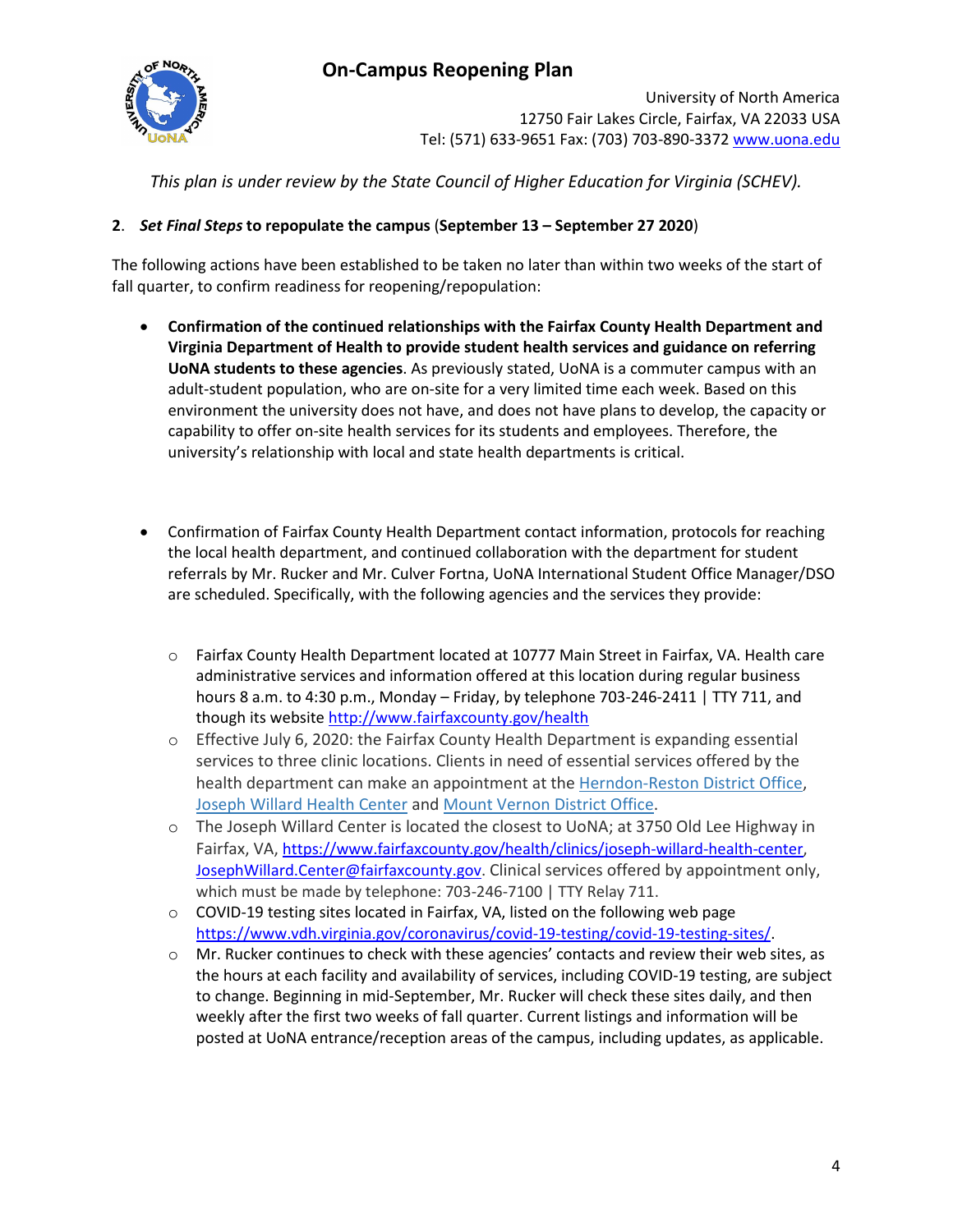

University of North America 12750 Fair Lakes Circle, Fairfax, VA 22033 USA Tel: (571) 633-9651 Fax: (703) 703-890-3372 [www.uona.edu](http://www.uona.edu/)

*This plan is under review by the State Council of Higher Education for Virginia (SCHEV).*

- Finalized version of the Screening Questionnaire for COVID-19, which must be completed by any individual before being allowed to enter the campus **each** day of fall quarter 2020. The COVID-19 coordinator is currently drafting a version to be completed by July 21, 2020, which is an enhanced version of the brief questionnaire currently being used by the limited, and by appointment only individuals, who have been allowed to enter the campus on a case-by-case basis.
- Final check of the operating "contact-free" thermometers that will be utilized to test the temperature of all individual before being allowed to enter the campus **each** day.
- Operational check of each hygiene station that are located at the reception area, outside of each classroom, and restrooms that will be utilized for fall quarter 2020. Station supplies include hand sanitizer in a pump or touchless dispenser, disposable masks, and disposable gloves.
- Final check of all common areas, classrooms, and one large assembly room that are scheduled for on-site courses, including the following inspections:
	- $\circ$  Social distancing of 6 feet between each individual marked by blue tape between any seating or open floor space in all common areas and limited break areas.
	- o Student desks, and all student desks and the faculty member's podium, in classrooms arranged with 6 feet in between each desk and marked by blue tape.
	- $\circ$  Seating and congregate areas in one large assembly room will be arranged with 6 feet in between each chair and marked by blue tape.
- **2**. *Go Forward* with re-opening/repopulation of the campus (September 28 December 12, 2020)

The following actions, elements of which were established in preparation for fall quarter 2020, will be implemented during the transition to reopening/repopulating the on-campus delivery of academic and non-academic services:

• All essential student academic and non-academic services will be offered both remotely and oncampus, as appropriate, to ensure protection of vulnerable populations as on-site services are being phased in September 28 – December 12, 2020.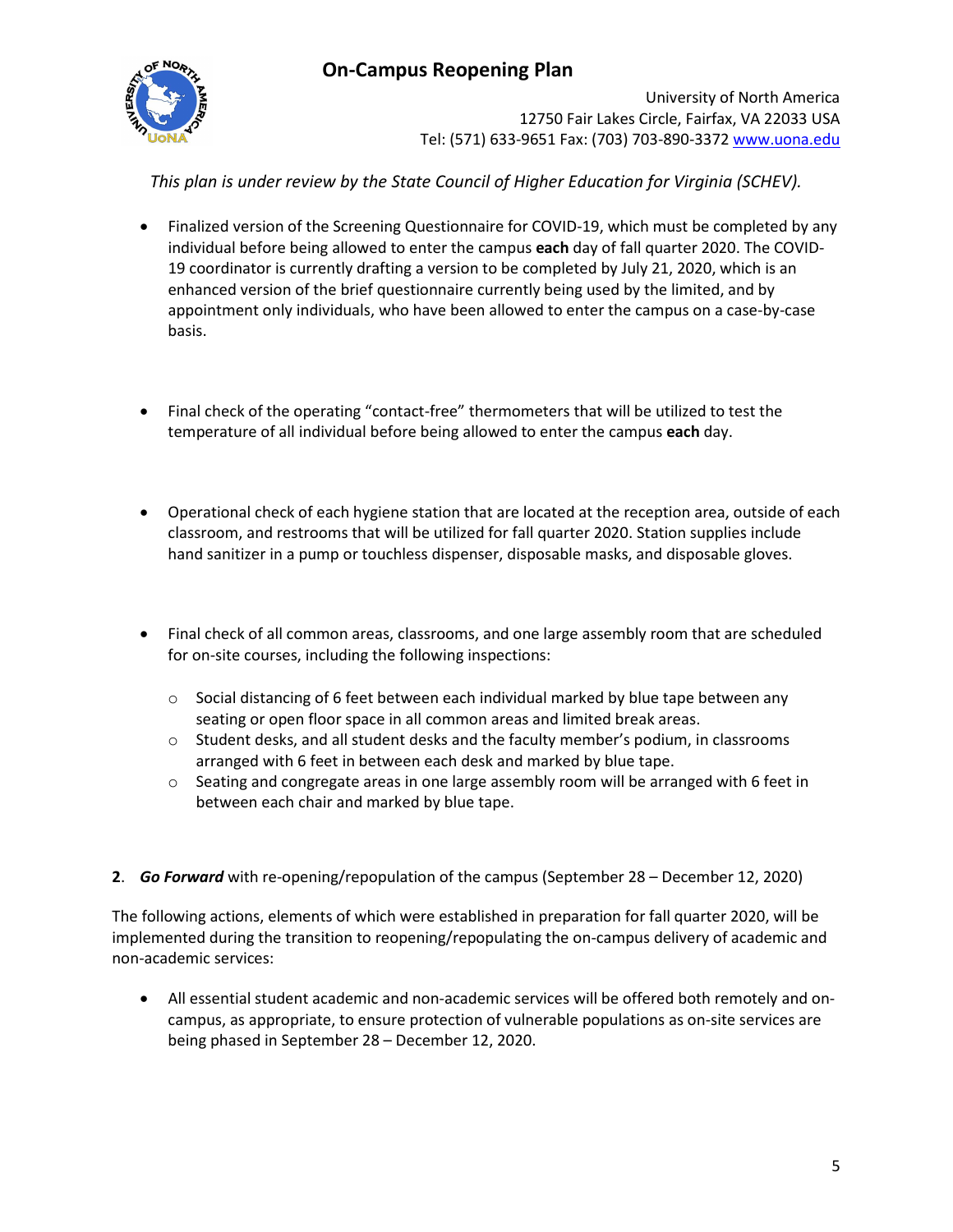

University of North America 12750 Fair Lakes Circle, Fairfax, VA 22033 USA Tel: (571) 633-9651 Fax: (703) 703-890-3372 [www.uona.edu](http://www.uona.edu/)

*This plan is under review by the State Council of Higher Education for Virginia (SCHEV).*

- COVID-19 prevention education, which was started prior to the first day of the fall term during student orientations and course registration, will continue throughout the term via the following practices and activities:
	- $\circ$  Required completion of self-disclosure questionnaire and temperature check before entering the campus **each** day by all students, employees, and guests prior to being allowed to enter the facilities.
	- $\circ$  Communication of current preventative health and safety practices through all UoNA social media channels, including video presentations; announcements on its learning management system, Moodle, and website, and in non-electronic publications.
	- $\circ$  Printed placards and notices based on, and including available, CDC resources posted at the entrance to the campus facility, reception and administrative office areas, and entrance to each classroom that will be utilized during the term.
	- o Monitoring and reinforcement of individual hygiene practices, wearing a face mask, hand washing/use of hand sanitizer or wearing disposal gloves, and social distancing.
- Traffic control in congregate areas in between class sessions based on the scheduling strategy exhibited by the matrix provided on Page 9 of this report, limiting on-site sessions to small class sizes, and no greater than 2 sessions concurrently scheduled at any give time on any given day.
- Scheduled fall quarter 2020 courses to ensure a safe transition to repopulating the campus will be as follows:
	- o On-campus courses will be held on site for eight weeks through November 21, 2020; the last class session and finals week will be held online, ending on December 12, 2020.
	- o Online courses, including finals week, will be held through December 12, 2020.
	- o Limiting on-campus courses to an eight-week, on-site schedule concluding with two weeks of online delivery will help ensure the university's ability to prepare for resuming full on-campus operations in 2021. (Note: The week of November 23 is a holiday break with no class sessions scheduled.)
	- o Scheduling 30 courses for fall quarter; 15 on campus and 15 online.
	- o Limiting on-campus course enrollments to class sizes of ≤ 15 students, with no greater than 2 courses held on site at any given time each day (matrix provided).
	- o Limiting 15 online course enrollments to the normal capacity of 40 students per section.
	- $\circ$  Flexibility to offer additional online sections if necessitated by higher than anticipated enrollments.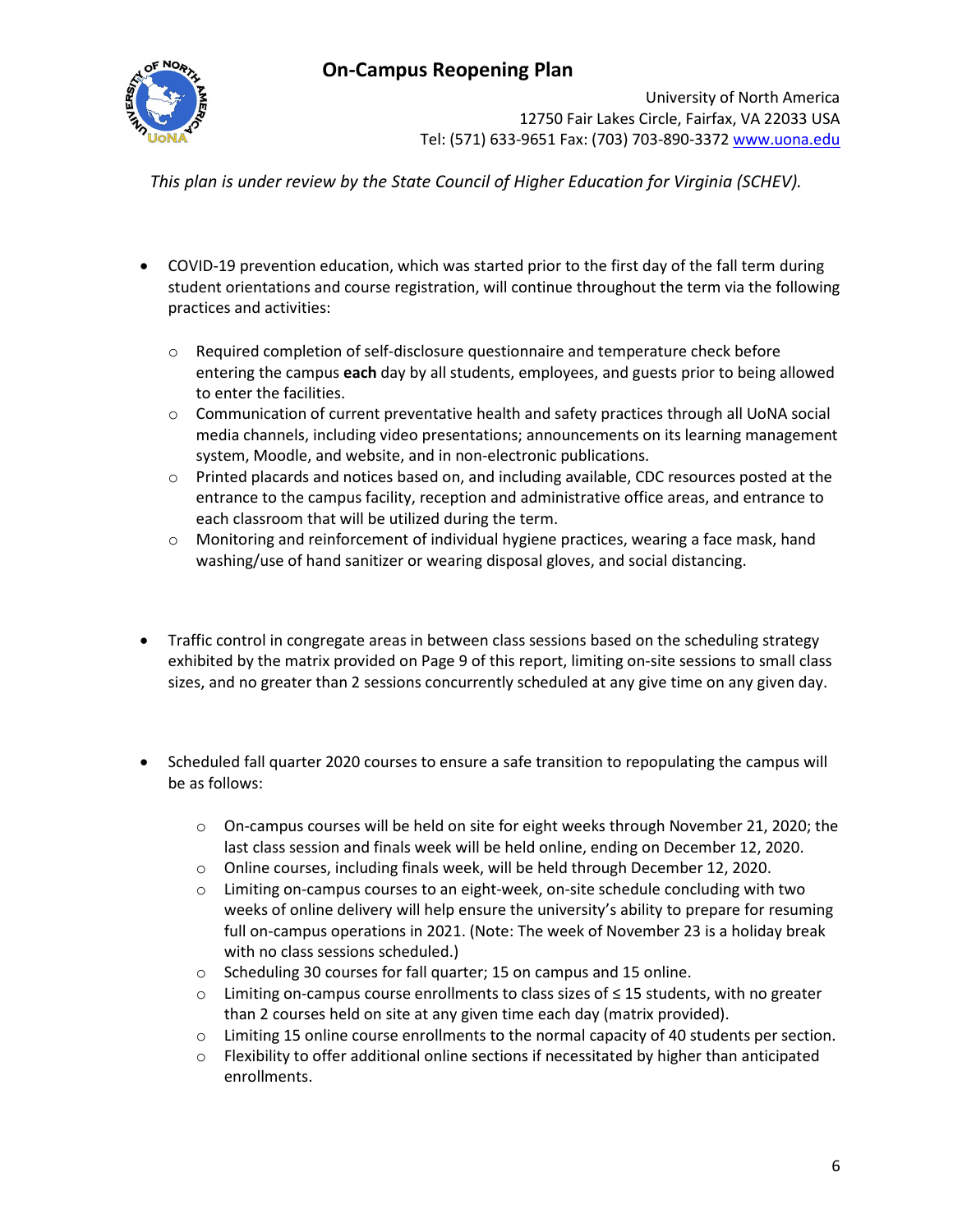

University of North America 12750 Fair Lakes Circle, Fairfax, VA 22033 USA Tel: (571) 633-9651 Fax: (703) 703-890-3372 [www.uona.edu](http://www.uona.edu/)

*This plan is under review by the State Council of Higher Education for Virginia (SCHEV).*

- Monitoring of health conditions to detect infection to include the following practices:
	- o The COVID-19 coordinator will manage the entry of all data collected **each** day on the selfdisclosure questionnaires in the campus management system, Campus Café, and generate weekly reports or as needed, for the president's review. The UoNA system ensures the confidentiality of all students. Electronic records are kept for each student and employee, and will be cross-checked against the daily sign-in required to complete the questionnaire. Guests will have a record generated by completing the questionnaire.
- Coordination by Mr. Rucker with contacts at the COVID-19 testing sites located in Fairfax, VA, [https://www.vdh.virginia.gov/coronavirus/covid-19-testing/covid-19-testing-sites/.](https://www.vdh.virginia.gov/coronavirus/covid-19-testing/covid-19-testing-sites/)
	- $\circ$  Mr. Rucker and several staff will attend the workshops on usage of the COVIDWISE application, which is the software utilized by the VHD and will be used by UoNA under the direction of the VHD.
	- o Beginning in mid-September, Mr. Rucker will check these sites daily as they are subject to change hours and accessibility and reiterate updates with agency contacts. He will check the sites weekly after the first two weeks of fall quarter.
	- $\circ$  Current listings and information will be posted at UoNA entrance/reception areas of the campus, including updates, if applicable.
- As stated throughout this plan, UoNA does not have housing or residential services for its students, staff, and faculty. The university does not have the capacity or capability to quarantine or isolate individuals for any period of time based on its lack of safe or healthy sleeping and individual personal hygiene conditions and no food services.
	- $\circ$  If an outbreak should occur during scheduled activities, UoNA would have no other option than to discontinue all on-site academic and non-academic services for fall quarter 2020.
	- $\circ$  The university does have the capacity and a strategy to complete all essential services remotely or online, as evidenced by its ability to do so since late-March 2020, for the remainder of the fall term should a campus outbreak occur. This strategy will be included in the student orientations and during the registration process communications.
	- $\circ$  Communication of an outbreak would be immediate through all of the university's media channels and its website.
	- $\circ$  Communication with the local and state health agencies for self-quarantine, contact tracing, and other follow-up for students, staff, and faculty under the direction of the agencies' contacts would be implemented by the university.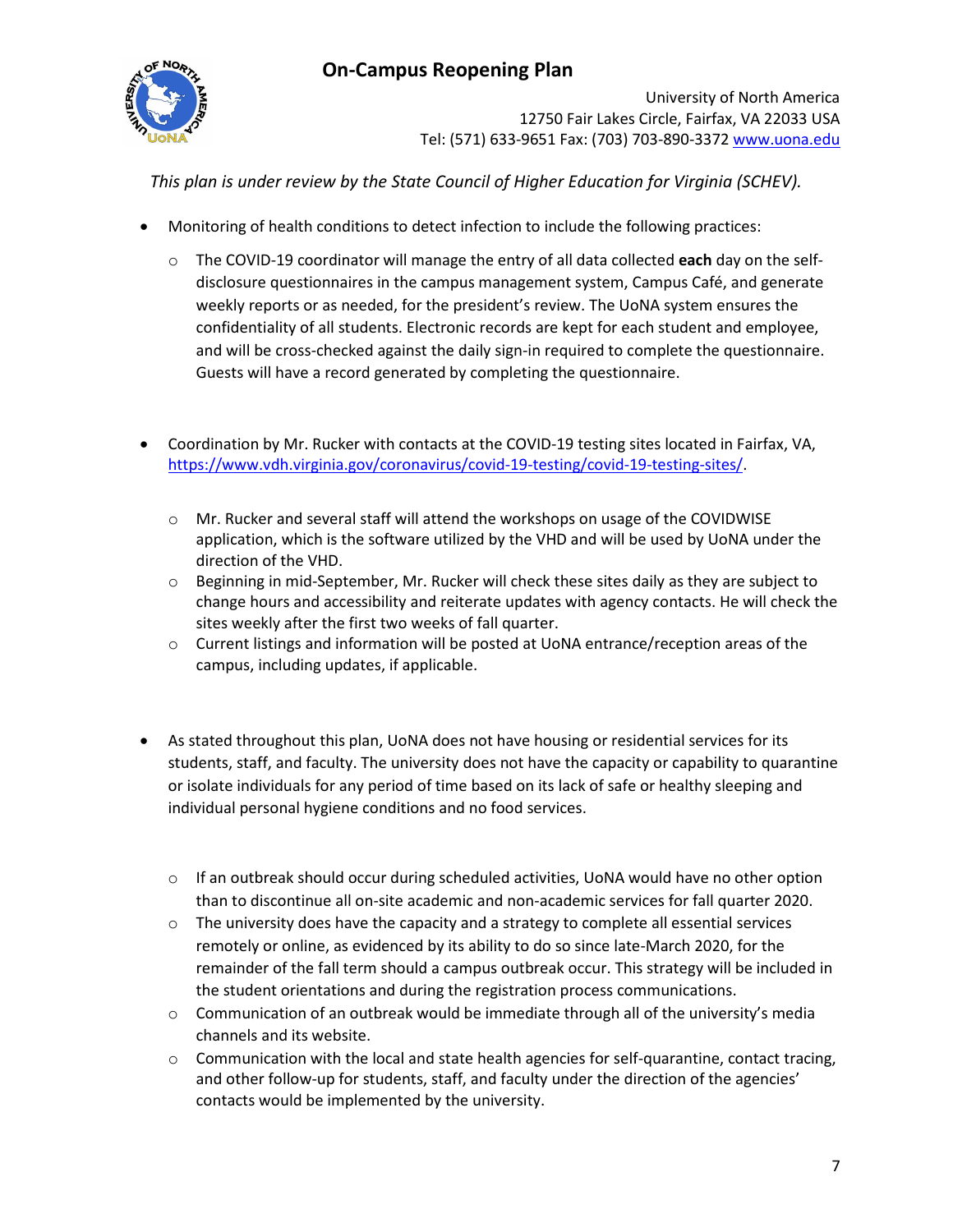

University of North America 12750 Fair Lakes Circle, Fairfax, VA 22033 USA Tel: (571) 633-9651 Fax: (703) 703-890-3372 [www.uona.edu](http://www.uona.edu/)

*This plan is under review by the State Council of Higher Education for Virginia (SCHEV).*

• In recognition of its capacity and capability to respond to severe conditions, and with respect to its 8-week schedule of on-site class sessions ending on November 21, 2020, UoNA would have no other option than to complete its fall term utilizing remote and online delivery. Following this option would help ensure the university could best protect the immediate health and safety of its students, staff, and faculty. Further, this option would ensure prevention of further spread to the public and allow the university to implement complete sanitation of its facility before its scheduled winter term in 2021.

#### **Phase II**

Preparation for reinstituting the full capacity of all campus operations and services will begin no later than September 21, 2020, in order to complete anticipated implementation in 2021, pending updated state and governing agency guidance.